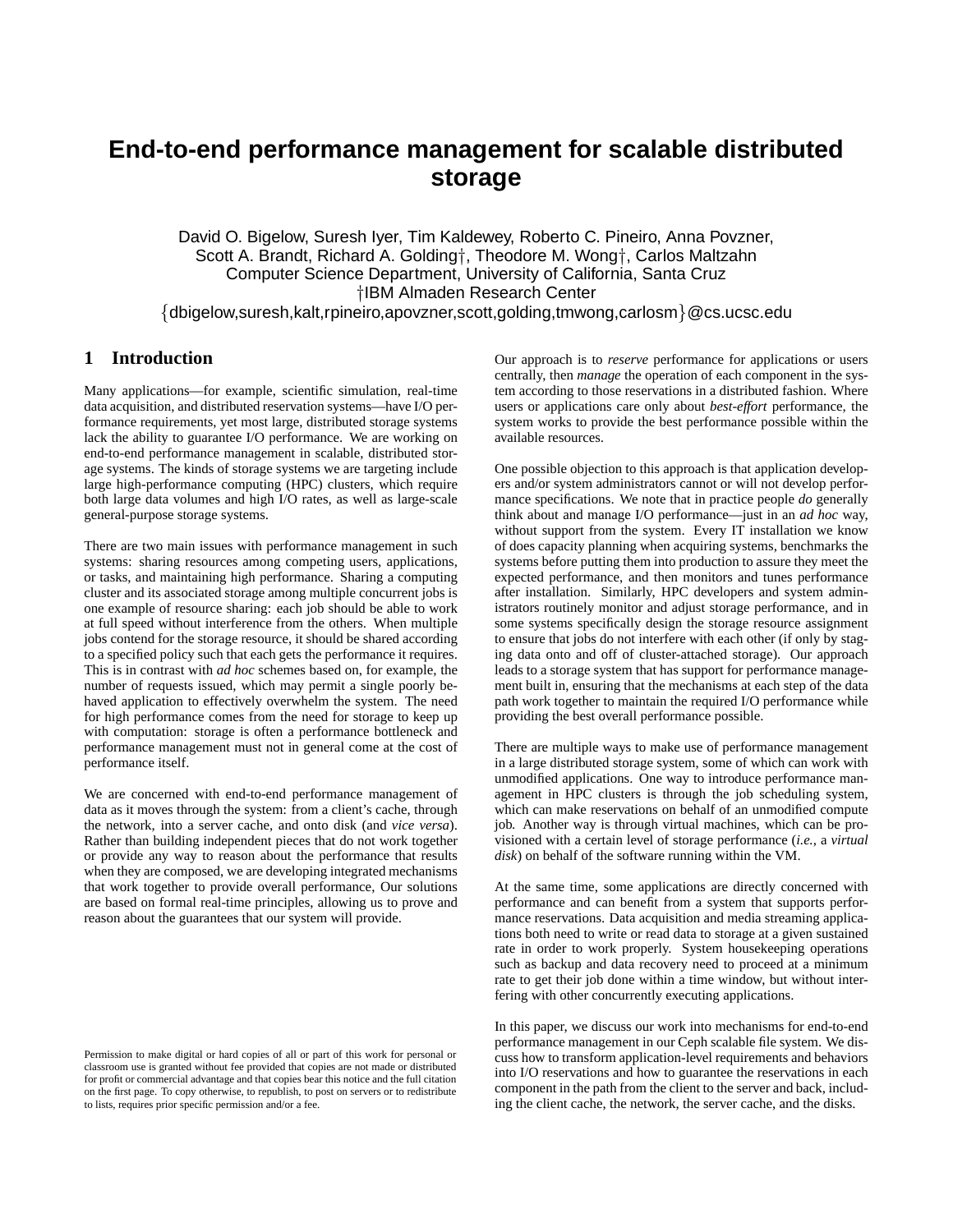

**Figure 1. The stages in the data pipeline.**

## **2 System architecture**

Our system is being developed in the context of the Ceph distributed object-based storage system [2]. Ceph is a distributed file system that provides both high performance and scalability. Ceph decouples data and metadata operations, allowing each to be served by specialized clusters and allowing clients direct, high-performance parallel access to storage nodes. Ceph files are striped across *objects*, each of which is stored on a storage device. Ceph's storage devices export a high-level object interface and locally manage lowlevel storage management including block allocation and request scheduling. EBOFS, the extent-based object file system, runs on each Ceph storage device, providing high-performance object I/O with significant intra-object locality (*i.e.*, few intra-object seeks).

Ceph's overall architecture is representative of many modern distributed file systems. Clients open a file by talking with a metadata server cluster responsible for managing the file system namespace, permissions, and other file metadata. If the requested operation is permitted, clients are told which storage devices contain the data of the specified file. Clients then perform I/O directly with the storage devices containing the regions of the file they wish to access. The tightly coupled cluster of metadata servers maintains a coherent unified file system namespace and directory hierarchy. Object storage is handled by a decentralized set of storage devices, allowing a very high degree of parallelism between clients accessing different files or regions of the same file and the potentially thousands of storage devices containing them.

Adding performance management to Ceph involves managing five key aspects of the data pipeline from the client to the storage devices (Figure 1):

- 1. *The I/O scheduler* on each storage device. Guarantees on disk I/O are challenging due to their non-preemptivity, stateful and partially non-deterministic response times, and the orders of magnitude differences between best-, average-, and worstcase response times.
- 2. *The server cache* on each storage device. Providing a buffer between the network (and, further upstream, the client cache) and the disk, the server cache buffers writes destined for the disk and buffers read data prior to transfer to the client.
- 3. *The network connection* between an individual client and a storage device with which it is performing I/O. An individ-

ual network connection must transfer data between the client cache and the server cache so as to guarantee the overall I/O performance without overflowing either buffer or unnecessarily stalling the application.

- 4. *The set of concurrently active network reservations* between potentially hundreds of thousands of clients and tens of thousands of storage devices. The aggregate of all reservations in the system cannot exceed the aggregate bandwidth of the network, nor can the demand on any single link exceed its capacity.
- 5. *The client cache* on each compute or I/O node. The client cache provides the first layer of performance management, buffering client writes, storing data from client reads, and interacting with the network and server cache managers to coordinate transfer of data to and from the storage devices.

# **3 Reservations**

We define a "performance reservation" simply and generally as a guaranteed portion of the available resources in each component of the I/O system that ensure a certain overall level of performance to an application's I/O requests. We are investigating whether reservations should be hierarchical or not, whether they should be associated with users, sets of files, jobs, or something else, how persistent they should be, and so on. We ignore these questions in this discussion and talk in general about reserving performance for "applications," whatever they may be.

Our reservation mechanism has two goals:*generality* and *deviceindependence*. Applications need to make reservations in terms meaningful to them, recognizing that different applications may specify their needs in different ways. For example, a real-time data acquisition application may need to write some amount of data every period, while a transaction-processing system may need to perform a minimum number of transactions per minute. And reservations should not depend upon applications having detailed knowledge of the devices, since non-trivial scalable systems are generally composed of heterogeneous populations of storage devices.

We separate the reservation problem into two parts: *translation* of application requirements into a common representation and *admission control*—testing for feasibility and permissability and allowing or denying the reservation—on the basis of that representation.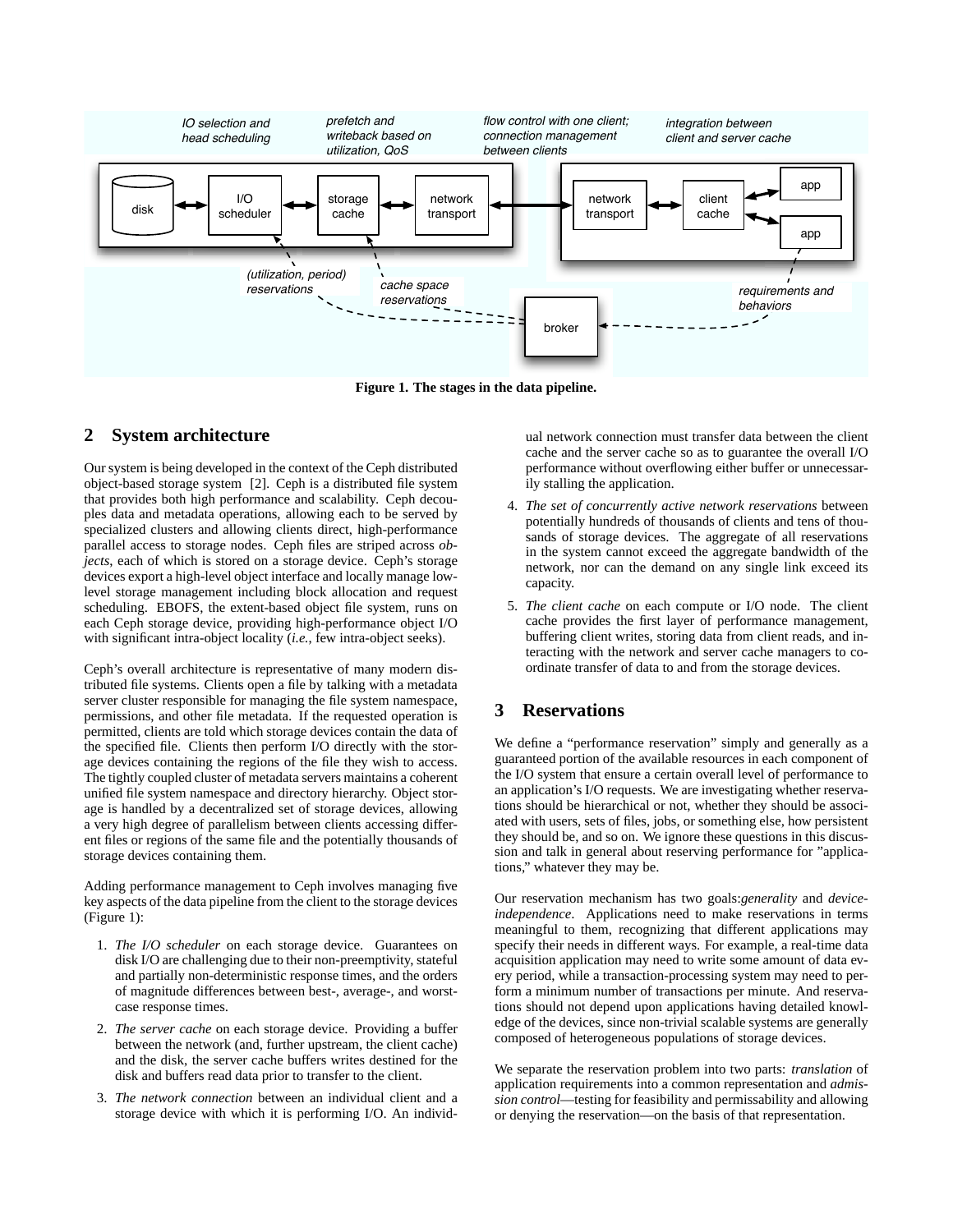

**Figure 2. Structure of the broker for translating application requirements into resource reservations.**

Based on the RAD model [1], our reservations have two components: a *budget b* specifying an amount of resource required and a *period p* specifying a time granularity with which it is required, *e.g.*10 Mbit/minute or 100 Gigabytes/hour, *etc.* Given knowledge about the device serving the reservation, the system can translate this reservation into a required *utilization*  $u = b/p$  and a set of *deadlines d* at which that utilization must hold, each one period apart. Explicitly specifying and controlling these two quantities allows better control over the quantity and timing of the resources delivered to applications and enables greater overall performance because we no longer have to guess at application resource needs or constraints, *e.g.*by scheduling a disk request simply because we *think* the application that issued it might starve if we wait just a little longer.

We are developing a library of algorithms to translate different application requirements into this uniform representation. Key to the translation is knowledge about application behavior, which is often available for those applications, like multimedia, transaction processing, or scientific applications, that require performance guarantees: transactions generally involve small, randomly located requests, multimedia data is highly sequential, and scientific applications generally have very well-characterized access patterns.

As an example, consider a rate-oriented soft real-time specification of *i* I/O requests per second on average. Given knowledge about the application's I/O locality, burstiness, allowed request latency, *etc.*, this can be turned into a concrete specification of the application resource reservation *r* consisting of a desired number of I/O's *n*, period *p*, and buffering capacity *c*. A mean execution time MET can be derived from the locality and the characteristics of the disk in question, allowing us to derive the desired disk utilization  $u = n$ <sup>\*</sup> MET/*p*. The translation also knows a worst-case execution (seek and rotate) time WCET from the drive's characteristics and adds a small overhead factor to account for 2 inter-stream seeks per period + 1 extra worst-case execution time to ensure that the full desired utilization will always be granted. The reserved disk utilization is thus

$$
u' = \frac{2 \cdot \text{WCEPT} + \text{max}(\text{WCEPT}, (n-1) \cdot \text{MET} + \text{WCEPT})}{p}
$$
 (1)

Our current broker assumes homogeneous disks; we are working to extend it to handle heterogeneity based on knowledge about the location of the data being accessed.

#### **4 Disk request scheduling**

Disk request scheduling ultimately determines the performance available to the applications. Caches can shape the traffic going to the disk, but in the end the disk performance is a fundamental limitation on overall storage system performance.

We have three goals for disk scheduling: that it meet each application's reservation; that it ensure isolation between the requests from different applications; and that it provide good performance.

Our disk request scheduler, Fahrrad, meets these goals. By measuring and accounting for all I/Os issued and seeks incurred, Fahrrad ensures that each application gets the resources reserved for it. As long as each application behaves as it indicated to the broker, this ensures that it will get the performance it desired. If it breaks the "contract" with the broker and behaves otherwise, nothing is guaranteed except that it will not interfere with any other application. By correctly accounting for all seeks, including all "context switches"—seeks between request streams—Fahrrad ensures isolation. By aggressively reordering requests based on explicit knowledge of application requirements, Fahrrad is capable of performance as good or better than best-effort disk schedulers.

Fahrrad works as follows. Requests are segregated into distinct streams, each of which is associated with a reservation with a utilization  $u$  and deadlines  $d_i$ . Fahrrad temporarily assumes that each requests takes WCET, and moves all requests from each stream that can be accomplished within the available *budget*  $b = u * p$  for the current period and before the earliest deadline in the system into a common buffer called the Disk Scheduling Set (DSS). These requests can be executed in any order and can take any amount of time (up to WCET) without jeopardizing any stream's reservation. Requests in the DSS are scheduled as aggressively as possible. As each requests is completed, its actual execution time is measured, and a new request from its stream may be moved into the DSS if sufficient resources remain in the stream's budget for the current period.

Figure 3 illustrates the performance obtained with Fahrrad. It compares a mixed-application workload running on a standard Linux system (a) and one with Fahrrad (b). The workload combines two "media" streams, a transaction processing workload with highly bursty request arrivals, and a random background stream simulating backup or rebuild. Fahrrad meets both the utilization guarantees and throughput requirements of the I/O streams and its throughput exceeds that of Linux by about 200 I/Os per second.

#### **5 Server cache**

The server cache stores data as it moves between the network and the disk. Traditionally, it allows reordering requests, speed matching, and write coalescing. It also allows write-behind and readahead, allowing the system to trade cache resources for disk performance.

Short periods cause inefficiency by increasing the overhead for perperiod inter-stream seeks (the two extra seeks per period in Equation 1). We can lengthen the period of the disk reservation for write-only streams by a factor *k* by allocating *k* times as many cache buffers and absorbing that many periods worth of requests thus formalizing the intuition that write-behind can improve performance. A similar argument applies to read-ahead and can be used to reason about how far in advance to read-ahead, taking into account